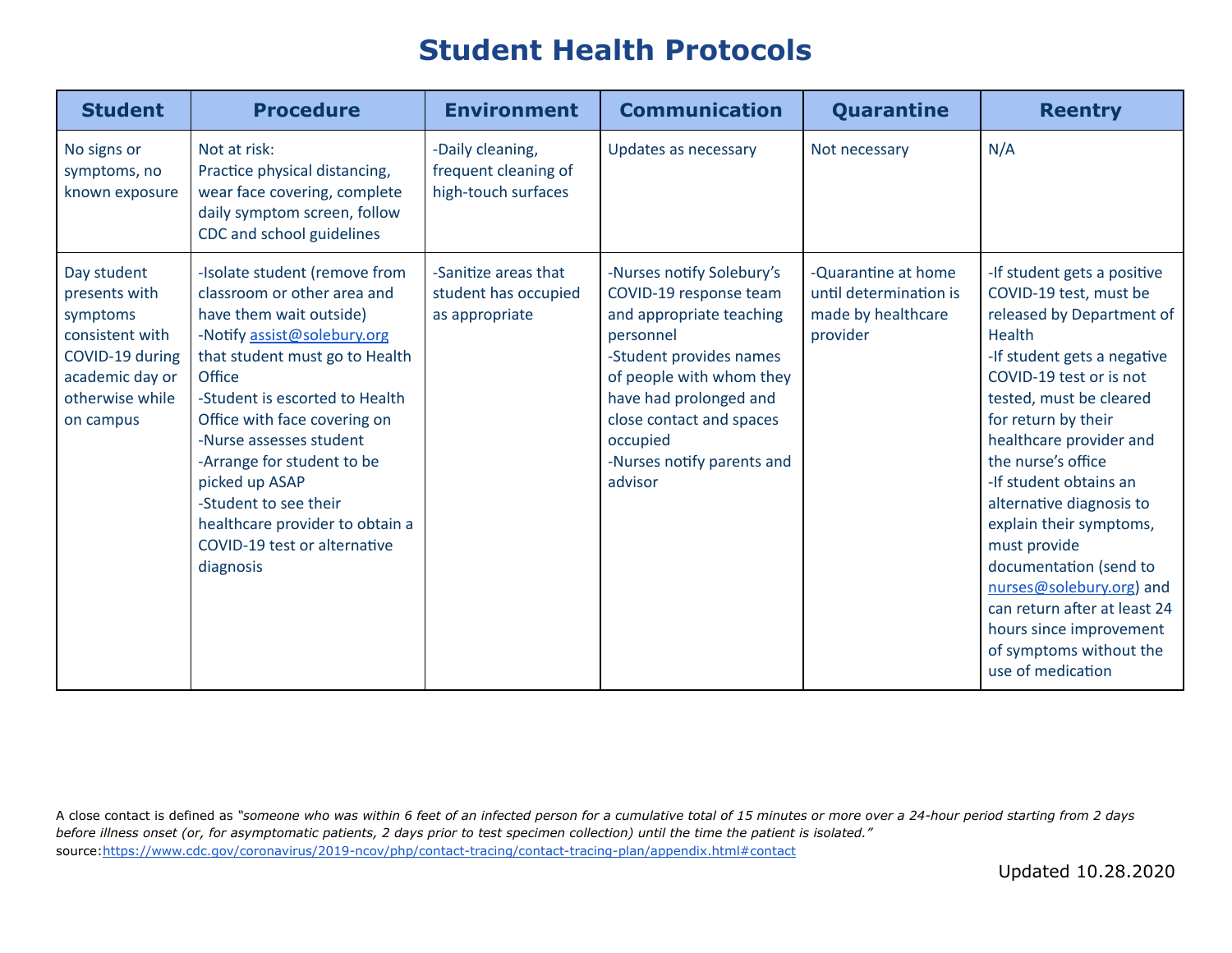| -Student does not come to<br>Day student<br>presents with<br>campus<br>-Parents notify<br>symptoms<br>nurses@solebury.org<br>consistent with<br>COVID-19 while<br>-Student to see their<br>at home<br>healthcare provider to obtain a<br>COVID-19 test or alternative<br>diagnosis | -Sanitize areas that<br>student has occupied<br>as appropriate based<br>on when occupied | -Nurses notify Solebury's<br>COVID-19 response team<br>-Student provides names<br>of people at Solebury with<br>whom they have had<br>prolonged and close<br>contact and spaces<br>occupied at Solebury<br>-Nurses notify advisor | -Quarantine at home<br>until determination is<br>made by healthcare<br>provider | -If student gets a positive<br>COVID-19 test, must be<br>released by Department of<br>Health<br>-If student gets a negative<br>COVID-19 test or is not<br>tested, must be cleared<br>for return by their<br>healthcare provider and<br>the nurse's office<br>-If student obtains an<br>alternative diagnosis to<br>explain their symptoms,<br>must provide<br>documentation (send to<br>nurses@solebury.org) and<br>can return after at least 24<br>hours since improvement<br>of symptoms without the<br>use of medication |
|------------------------------------------------------------------------------------------------------------------------------------------------------------------------------------------------------------------------------------------------------------------------------------|------------------------------------------------------------------------------------------|-----------------------------------------------------------------------------------------------------------------------------------------------------------------------------------------------------------------------------------|---------------------------------------------------------------------------------|-----------------------------------------------------------------------------------------------------------------------------------------------------------------------------------------------------------------------------------------------------------------------------------------------------------------------------------------------------------------------------------------------------------------------------------------------------------------------------------------------------------------------------|
|------------------------------------------------------------------------------------------------------------------------------------------------------------------------------------------------------------------------------------------------------------------------------------|------------------------------------------------------------------------------------------|-----------------------------------------------------------------------------------------------------------------------------------------------------------------------------------------------------------------------------------|---------------------------------------------------------------------------------|-----------------------------------------------------------------------------------------------------------------------------------------------------------------------------------------------------------------------------------------------------------------------------------------------------------------------------------------------------------------------------------------------------------------------------------------------------------------------------------------------------------------------------|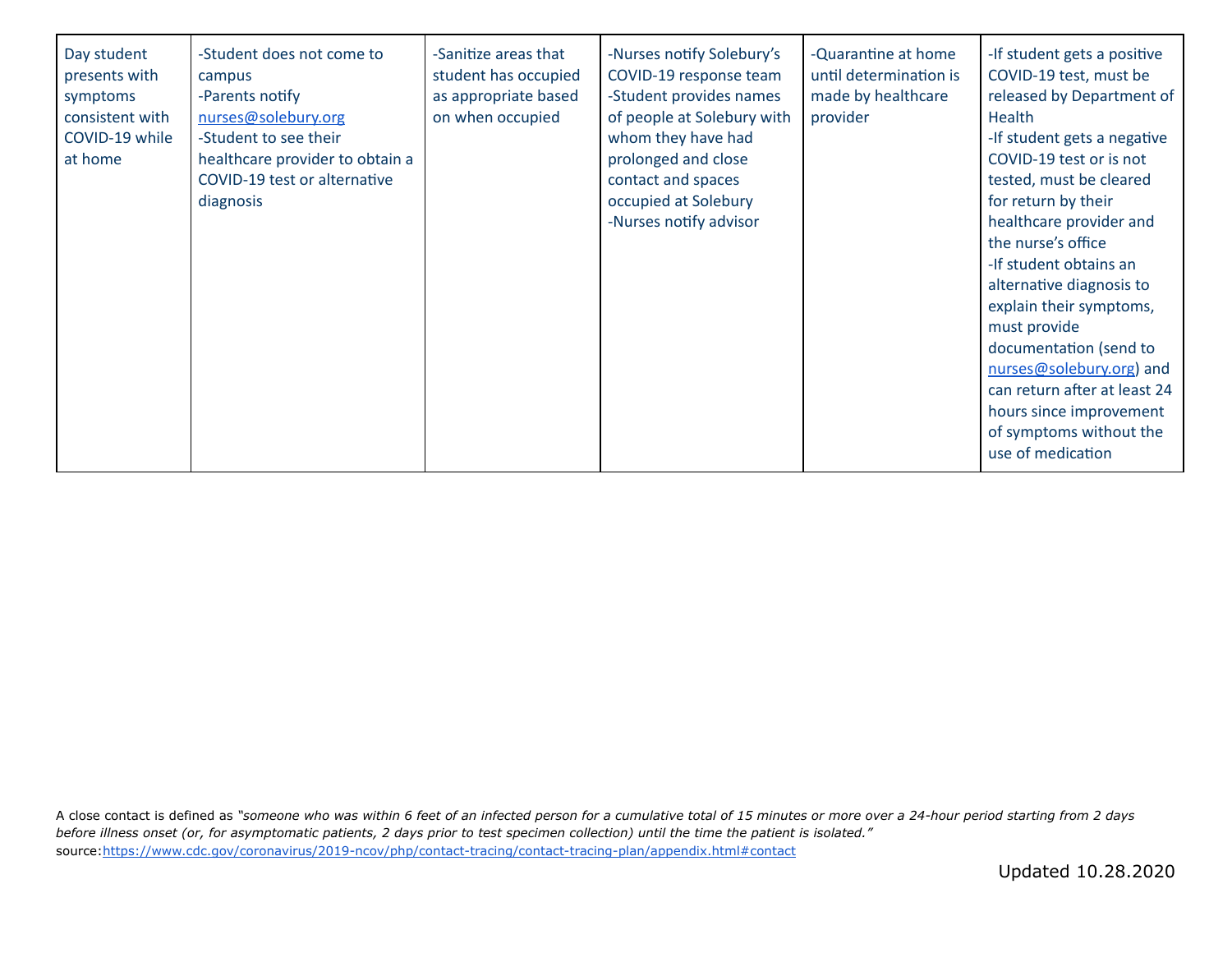| <b>Boarding</b><br>student presents<br>with symptoms<br>consistent with<br>COVID-19 at any<br>time | -Isolate student (remove from<br>classroom or other area and<br>have them wait outside)<br>-Notify assist@solebury.org<br>that student must go to Health<br>Office<br>-Student is escorted to Health<br>Office with face covering on<br>-Nurse assesses student<br>-Boarding student admitted to<br>isolation room in Health Center<br>-Student to see healthcare<br>provider to obtain a COVID-19<br>test or alternative diagnosis | -Sanitize areas that<br>student has occupied<br>as appropriate based<br>on when occupied | -Nurses notify Solebury's<br>COVID-19 response team<br>-Student provides names<br>of people with whom they<br>have had prolonged and<br>close contact and spaces<br>occupied<br>-Nurses notify parents and<br>advisor<br>-Nurses notify parents of<br>roommate | -Student is released to<br>parent or guardian for<br>quarantine if possible<br>-Student quarantines<br>on campus in isolation<br>unit if unable to go<br>home<br>-Quarantine until<br>determination is made<br>by healthcare provider | -If student gets a positive<br>COVID-19 test, must be<br>released by Department of<br>Health<br>-If student gets a negative<br>COVID-19 test or is not<br>tested, must be cleared<br>for return by healthcare<br>provider and the nurse's<br>office<br>-Boarding student's<br>roommate can resume<br>regular activity after 14<br>days if case is positive, or<br>right away if alternative<br>diagnosis is obtained |
|----------------------------------------------------------------------------------------------------|-------------------------------------------------------------------------------------------------------------------------------------------------------------------------------------------------------------------------------------------------------------------------------------------------------------------------------------------------------------------------------------------------------------------------------------|------------------------------------------------------------------------------------------|----------------------------------------------------------------------------------------------------------------------------------------------------------------------------------------------------------------------------------------------------------------|---------------------------------------------------------------------------------------------------------------------------------------------------------------------------------------------------------------------------------------|----------------------------------------------------------------------------------------------------------------------------------------------------------------------------------------------------------------------------------------------------------------------------------------------------------------------------------------------------------------------------------------------------------------------|
|----------------------------------------------------------------------------------------------------|-------------------------------------------------------------------------------------------------------------------------------------------------------------------------------------------------------------------------------------------------------------------------------------------------------------------------------------------------------------------------------------------------------------------------------------|------------------------------------------------------------------------------------------|----------------------------------------------------------------------------------------------------------------------------------------------------------------------------------------------------------------------------------------------------------------|---------------------------------------------------------------------------------------------------------------------------------------------------------------------------------------------------------------------------------------|----------------------------------------------------------------------------------------------------------------------------------------------------------------------------------------------------------------------------------------------------------------------------------------------------------------------------------------------------------------------------------------------------------------------|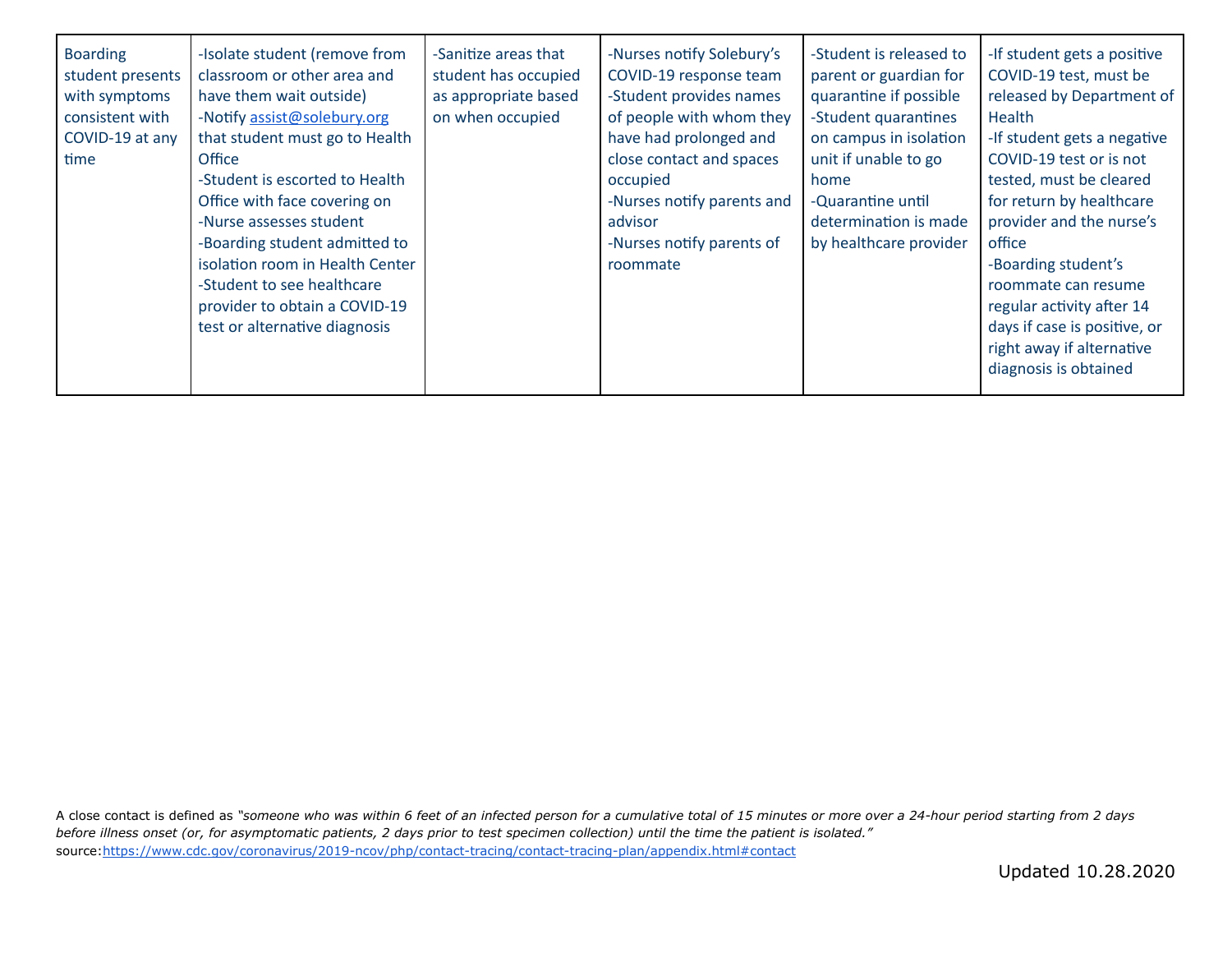| Student with<br>household<br>member or<br>other close<br>contact who has<br>tested positive<br>for COVID-19 | -Isolate student (remove from<br>classroom and have them wait<br>outside)<br>-Notify assist@solebury.org<br>that student must go to Health<br>Office<br>-Student is escorted to Health<br>Office with face covering on<br>-Nurses confirm report with<br>parent/guardian/staff<br>-Arrange for day students to be<br>picked up if confirmed<br>-Boarding students go to<br>isolation room in Health Center<br>if confirmed<br>-Student must quarantine<br>regardless of testing | Daily cleaning,<br>frequent cleaning of<br>high-touch surfaces | - Nurses notify Solebury's<br>COVID response team<br>-Student provides names<br>of people with whom they<br>have had prolonged and<br>close contact and spaces<br>occupied<br>-Nurses notify advisor | -If student develops<br>COVID symptoms or<br>has a positive test,<br>must be released by<br><b>Department of Health</b><br>and the nurse's office<br>-If exposure is family<br>member residing in<br>same home and<br>student cannot isolate<br>from them, student<br>must quarantine for 14<br>days from the case's<br>resolution of<br>symptoms and at least<br>14 days after 10 days<br>have passed from the<br>case's onset of<br>symptoms | -If student gets a positive<br>COVID-19 test, must be<br>released by Department of<br>Health<br>-If a student gets a<br>negative COVID-19 test or<br>is not tested, must<br>quarantine and must be<br>cleared for return by the<br>nurse's office and their<br>healthcare provider if<br>consulted |
|-------------------------------------------------------------------------------------------------------------|---------------------------------------------------------------------------------------------------------------------------------------------------------------------------------------------------------------------------------------------------------------------------------------------------------------------------------------------------------------------------------------------------------------------------------------------------------------------------------|----------------------------------------------------------------|------------------------------------------------------------------------------------------------------------------------------------------------------------------------------------------------------|------------------------------------------------------------------------------------------------------------------------------------------------------------------------------------------------------------------------------------------------------------------------------------------------------------------------------------------------------------------------------------------------------------------------------------------------|----------------------------------------------------------------------------------------------------------------------------------------------------------------------------------------------------------------------------------------------------------------------------------------------------|
|-------------------------------------------------------------------------------------------------------------|---------------------------------------------------------------------------------------------------------------------------------------------------------------------------------------------------------------------------------------------------------------------------------------------------------------------------------------------------------------------------------------------------------------------------------------------------------------------------------|----------------------------------------------------------------|------------------------------------------------------------------------------------------------------------------------------------------------------------------------------------------------------|------------------------------------------------------------------------------------------------------------------------------------------------------------------------------------------------------------------------------------------------------------------------------------------------------------------------------------------------------------------------------------------------------------------------------------------------|----------------------------------------------------------------------------------------------------------------------------------------------------------------------------------------------------------------------------------------------------------------------------------------------------|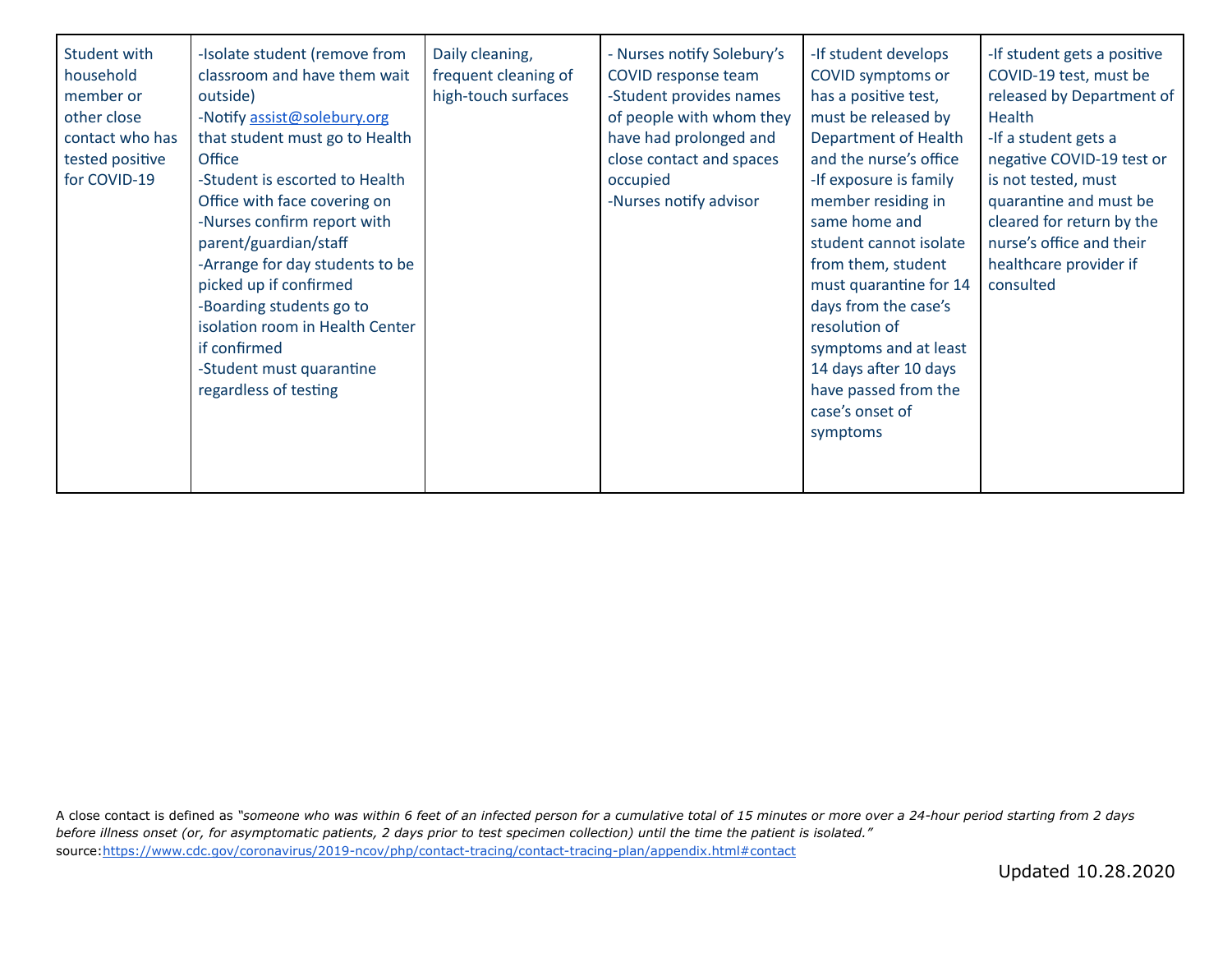| <b>Student has</b><br>been tested for<br>COVID-19<br>because they<br>are symptomatic<br>or have had<br>close contact<br>with a<br>confirmed<br>positive case of<br>COVID-19 and<br>are awaiting<br>results | -Notify nurses@solebury.org<br>-Stay home<br>-Attend classes remotely                         | -Sanitize areas that<br>student has occupied<br>as appropriate based<br>on when occupied | -Nurses notify Solebury's<br>COVID-19 response team<br>-Nurses notify advisor                                                                                                                                                                                                                                                                                                                                         | -Day students<br>quarantine at home<br>until result is obtained<br>-Boarding students<br>quarantine in isolation<br>unit until result is<br>obtained                                                                                                                                                                                               | -If result is positive:<br>Must be released by<br>Department of Health and<br>nurse's office<br>-If result is negative:<br>Must be cleared by nurse's<br>office and healthcare<br>provider if consulted |
|------------------------------------------------------------------------------------------------------------------------------------------------------------------------------------------------------------|-----------------------------------------------------------------------------------------------|------------------------------------------------------------------------------------------|-----------------------------------------------------------------------------------------------------------------------------------------------------------------------------------------------------------------------------------------------------------------------------------------------------------------------------------------------------------------------------------------------------------------------|----------------------------------------------------------------------------------------------------------------------------------------------------------------------------------------------------------------------------------------------------------------------------------------------------------------------------------------------------|---------------------------------------------------------------------------------------------------------------------------------------------------------------------------------------------------------|
| <b>Student reports</b><br>they have tested<br>positive for<br>COVID-19                                                                                                                                     | -Nurses confirm report with<br>parent/guardian/staff<br>-Student should not come to<br>campus | -Sanitize areas that<br>student has occupied<br>as appropriate based<br>on when occupied | -Nurses notify Bucks<br>Department of health and<br>Solebury's COVID-19<br>response team<br>-Student provides names<br>of people with whom they<br>have had prolonged and<br>close contact and spaces<br>occupied<br>-Employees and parents of<br>students on list are<br>notified by Department of<br>Health of exposure<br>-COVID-19 response team<br>notifies community of<br>confirmed positive case on<br>campus | -Student isolates at<br>home or in an isolation<br>unit in the Health<br>Center<br>-Isolation should be for<br>10 days from the start<br>of symptoms or the<br>date of positive test if<br>asymptomatic at<br>minimum; must also<br>have resolution of<br>majority of symptoms<br>and be afebrile for 24<br>hrs without the use of<br>antipyretics | -Student must be released<br>from isolation by their<br>local Department of<br>Health and the nurse's<br>office                                                                                         |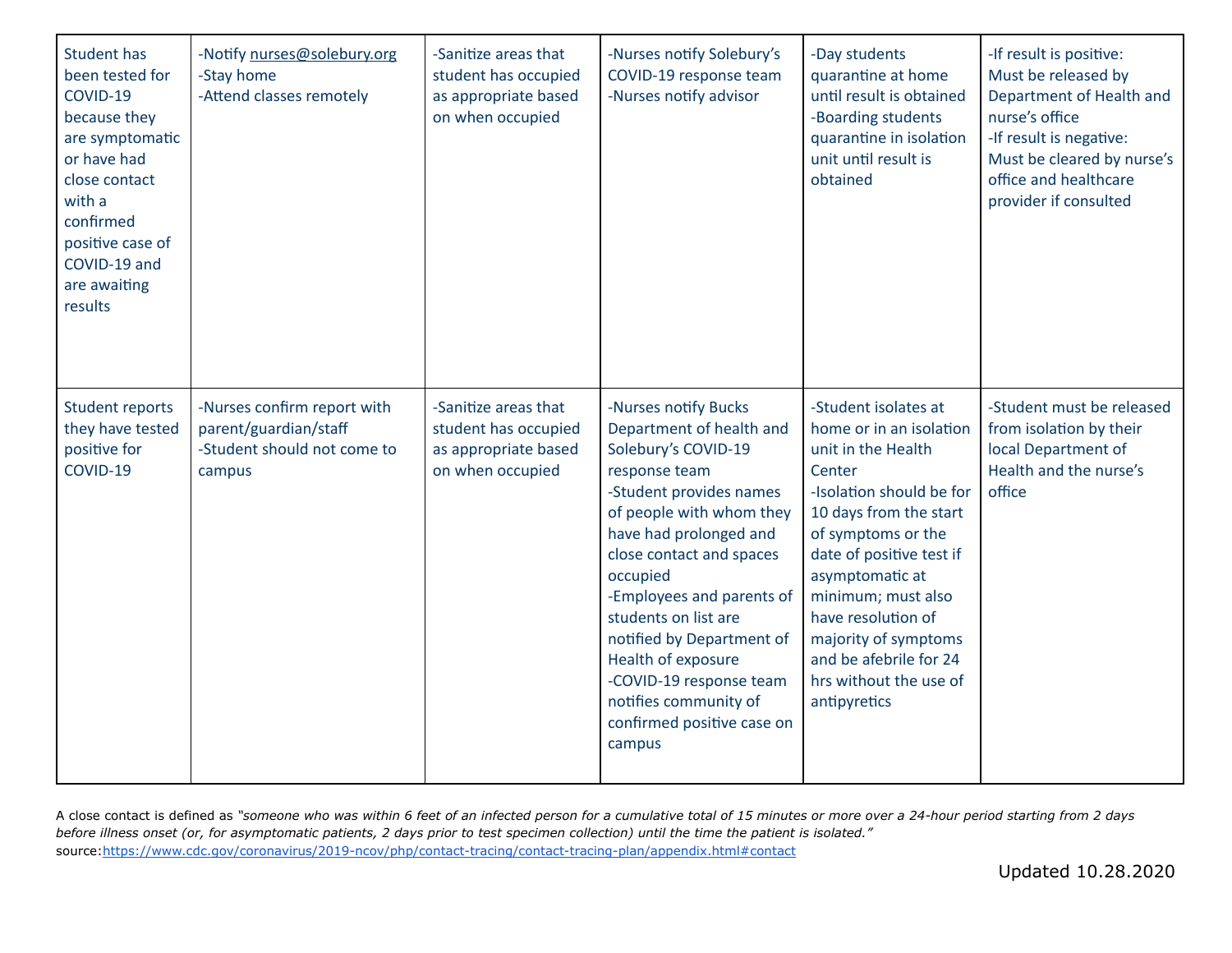| Student with<br>household<br>member or close<br>contact<br>quarantining for<br>any reason | -Notify nurses@solebury.org<br>-Follow recommendations<br>from nurses before returning<br>to campus | n/a | Updates as necessary | Dependent upon<br>recommendation | Dependent upon<br>recommendation |
|-------------------------------------------------------------------------------------------|-----------------------------------------------------------------------------------------------------|-----|----------------------|----------------------------------|----------------------------------|
|                                                                                           |                                                                                                     |     |                      |                                  |                                  |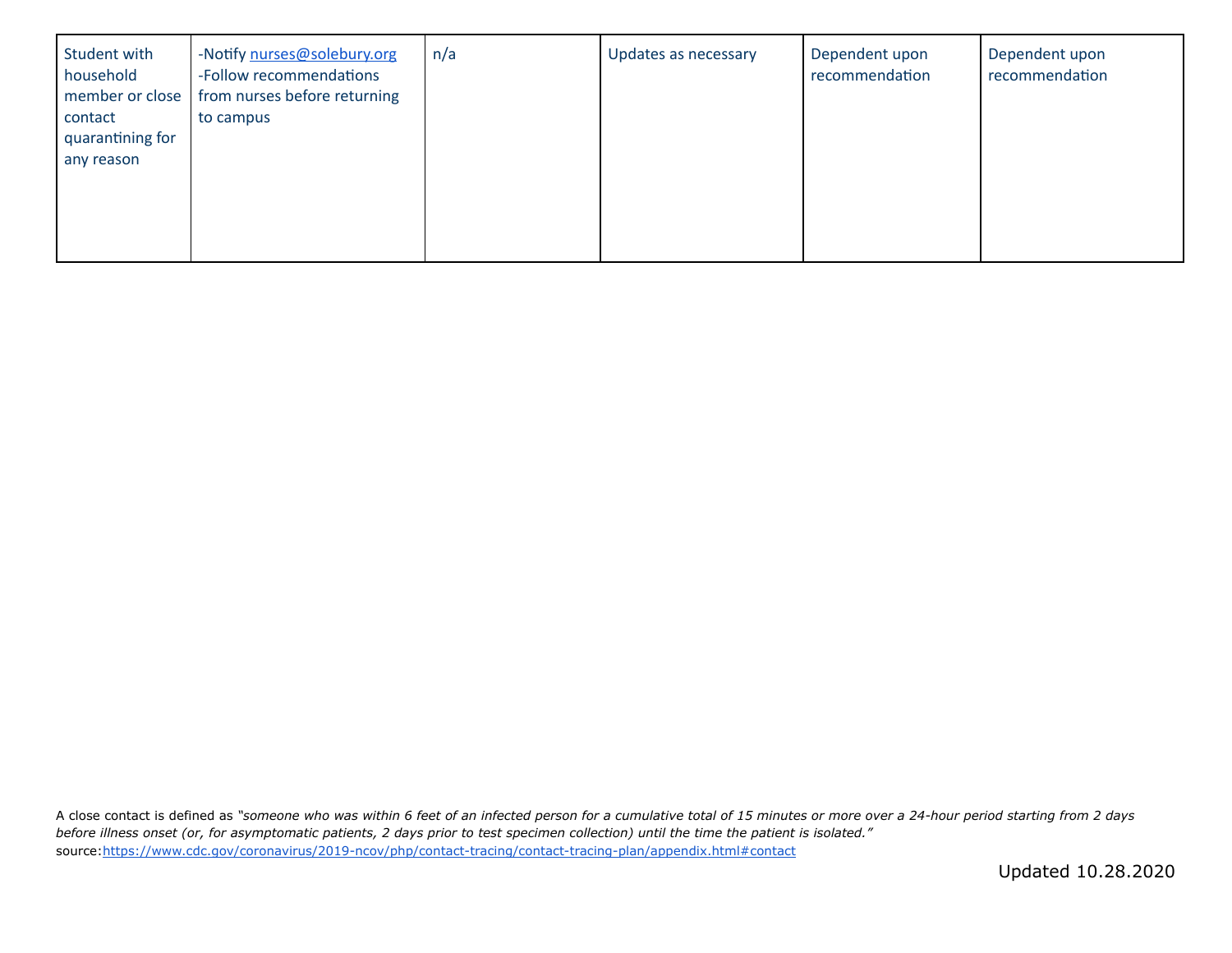## **Employee Health Protocols**

| <b>Employee</b>                                                                          | <b>Procedure</b>                                                                                                                                                 | <b>Environment</b>                                                                        | <b>Communication</b>                                                                                                                                                          | Quarantine                                                                                                                                                                                                                                                                                                                                                        | <b>Reentry</b>                                                                                                                                                                                                                                                                                                                                         |
|------------------------------------------------------------------------------------------|------------------------------------------------------------------------------------------------------------------------------------------------------------------|-------------------------------------------------------------------------------------------|-------------------------------------------------------------------------------------------------------------------------------------------------------------------------------|-------------------------------------------------------------------------------------------------------------------------------------------------------------------------------------------------------------------------------------------------------------------------------------------------------------------------------------------------------------------|--------------------------------------------------------------------------------------------------------------------------------------------------------------------------------------------------------------------------------------------------------------------------------------------------------------------------------------------------------|
| No signs or<br>symptoms, no<br>known exposure                                            | Not at risk:<br>Practice physical distancing,<br>wear face covering,<br>complete daily symptoms<br>screen, follow CDC and<br>school guidelines                   | -Daily cleaning,<br>frequent cleaning of<br>high-touch surfaces                           | Updates as necessary                                                                                                                                                          | Not necessary                                                                                                                                                                                                                                                                                                                                                     | N/A                                                                                                                                                                                                                                                                                                                                                    |
| <b>Employee has</b><br>close contact with<br>a confirmed<br>positive case of<br>COVID-19 | -Do not come to campus<br>-Work remotely if possible<br>-Notify<br>nurses@solebury.org<br>-Seek medical care if<br>necessary<br>-COVID-19 testing<br>recommended | -Sanitize areas that<br>employee has occupied<br>as appropriate based on<br>when occupied | -Nurses notify Solebury's<br>COVID-19 response team<br>-Employee provides names<br>of people with whom they<br>have had prolonged and<br>close contact and spaces<br>occupied | -Quarantine at<br>home for 14 days<br>from date of<br>exposure<br>-If exposure is family<br>member residing in<br>same home, and<br>employee cannot<br>isolate from them,<br>employee must<br>quarantine for 14<br>days from the case's<br>resolution of<br>symptoms and at<br>least 14 days after<br>10 days have passed<br>from the case's<br>onset of symptoms | -If employee develops<br>COVID-19 symptoms or<br>gets a positive test, must<br>be released by<br><b>Department of Health</b><br>-If employee is not tested<br>and/or never develops<br>COVID-19 symptoms, they<br>can return 14 days after<br>date of exposure to case's<br>infectious period<br>-Return must be<br>coordinated with nurse's<br>office |
| <b>Employee has</b><br>symptoms<br>consistent with<br>COVID-19                           | -Go or stay home<br>-Notify<br>nurses@solebury.org<br>-Work remotely if possible<br>-Employee to see their                                                       | -Sanitize areas that<br>employee has occupied<br>as appropriate based on<br>when occupied | -Nurses notify Solebury's<br>COVID-19 response team<br>-Employee provides names<br>of people with whom they<br>have had prolonged and                                         | -Quarantine at<br>home until<br>determination is<br>made by healthcare<br>provider                                                                                                                                                                                                                                                                                | -If employee gets a<br>positive COVID-19 test,<br>must be released by<br><b>Department of Health</b><br>-If employee gets a                                                                                                                                                                                                                            |